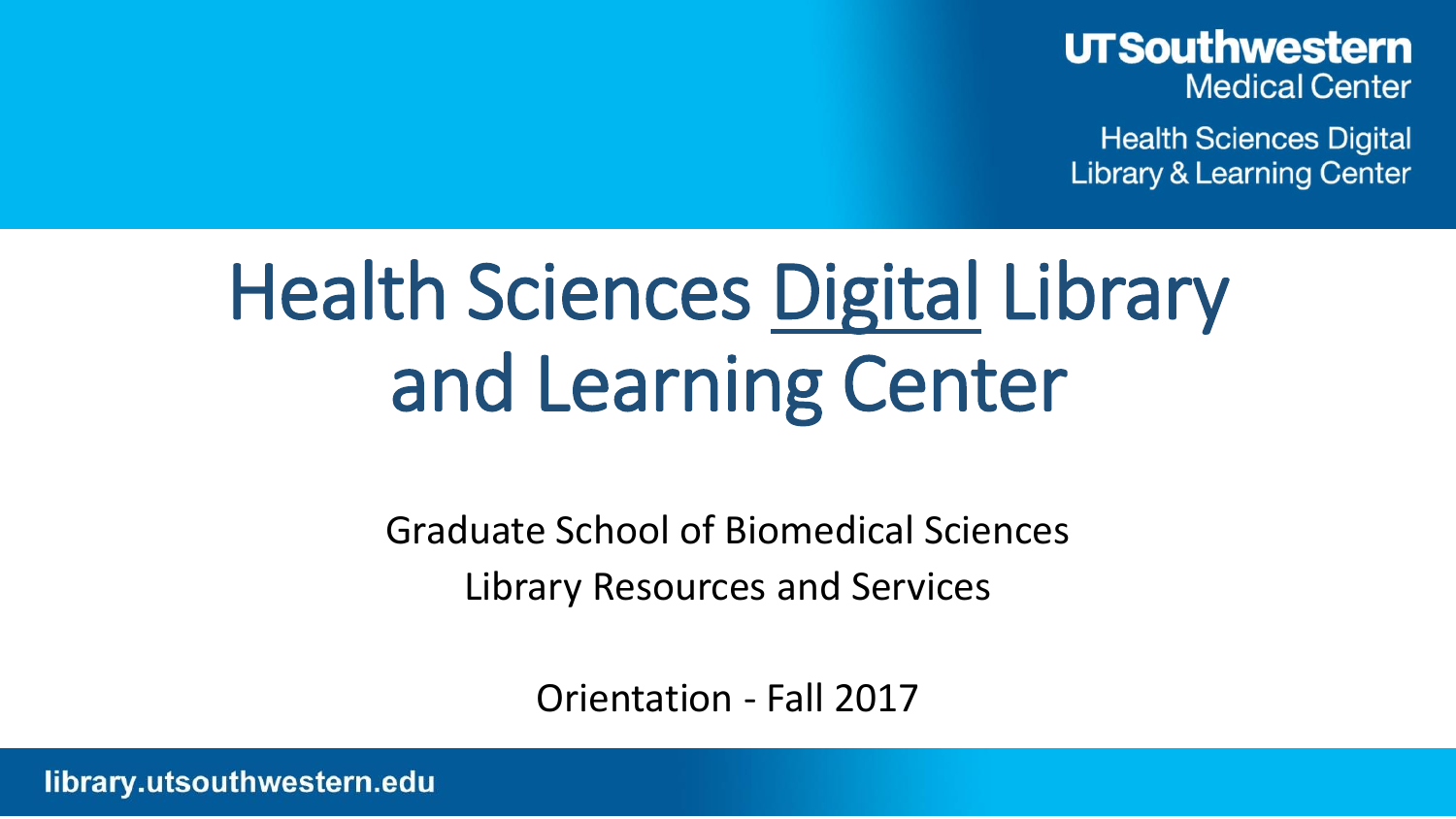## Physical Locations

### **UTSouthwestern Medical Center**

**Health Sciences Digital Library & Learning Center** 



#### South Campus (main) Library (E2.200)

**Florence Building** 5323 Harry Hines Blvd Dallas, TX 75390-9049 Cross streets: Harry Hines Blvd & Butler St./Sen. Kay Bailey Hutchison Dr.



#### North Campus Branch Library (ND2.300) **Pickens Biomedical Building** 6001 Forest Park Road Dallas, TX 75390-9112 Cross Streets: Forest Park Rd & Stutz Dr.

#### library.utsouthwestern.edu

#### **Available 24/7 via badge entry, including holidays.**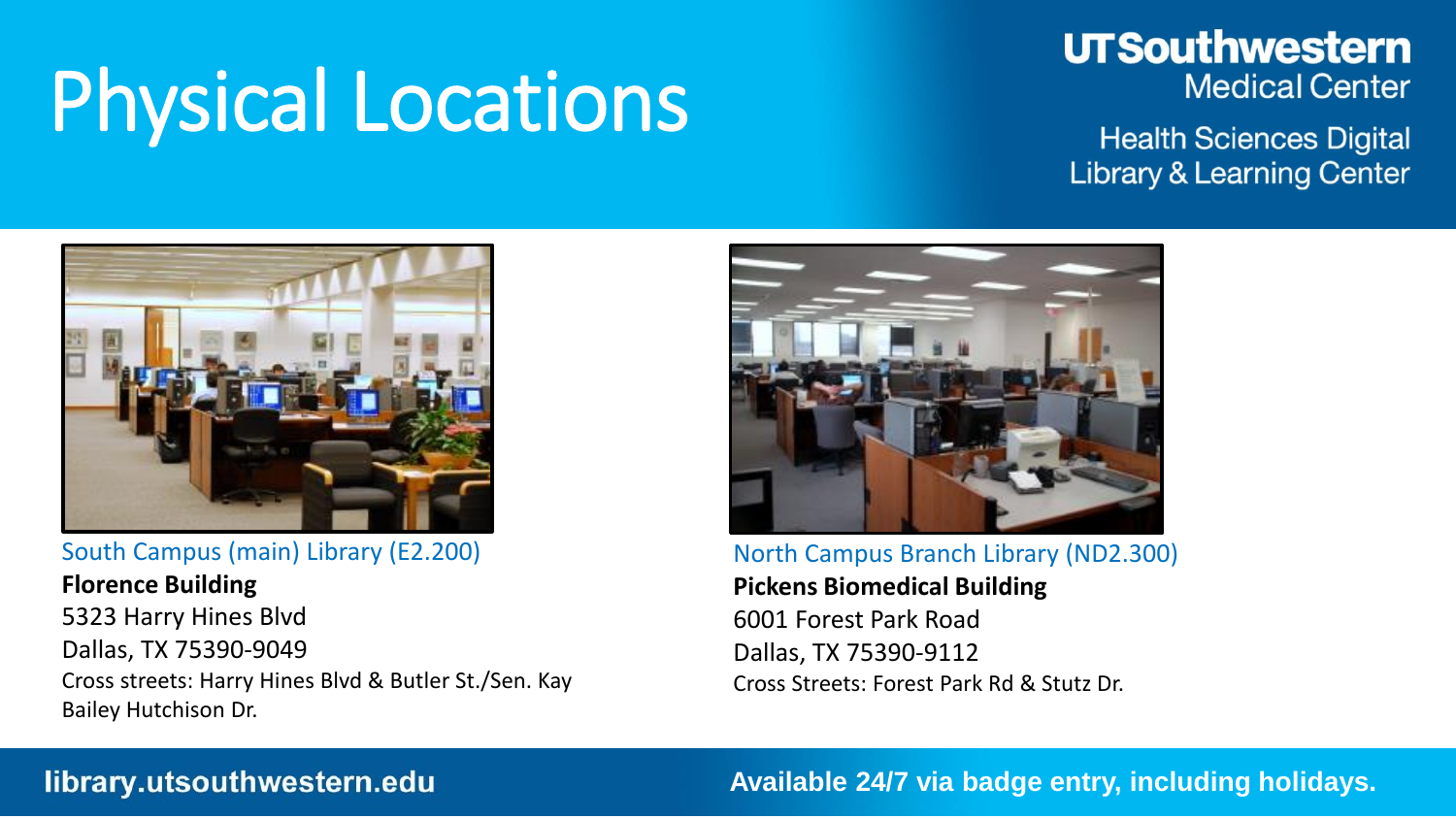

5323 Harry Hines Blvd., Dallas, Texas 75390-9049 | 214-648-2001 (c) 2017. All rights reserved.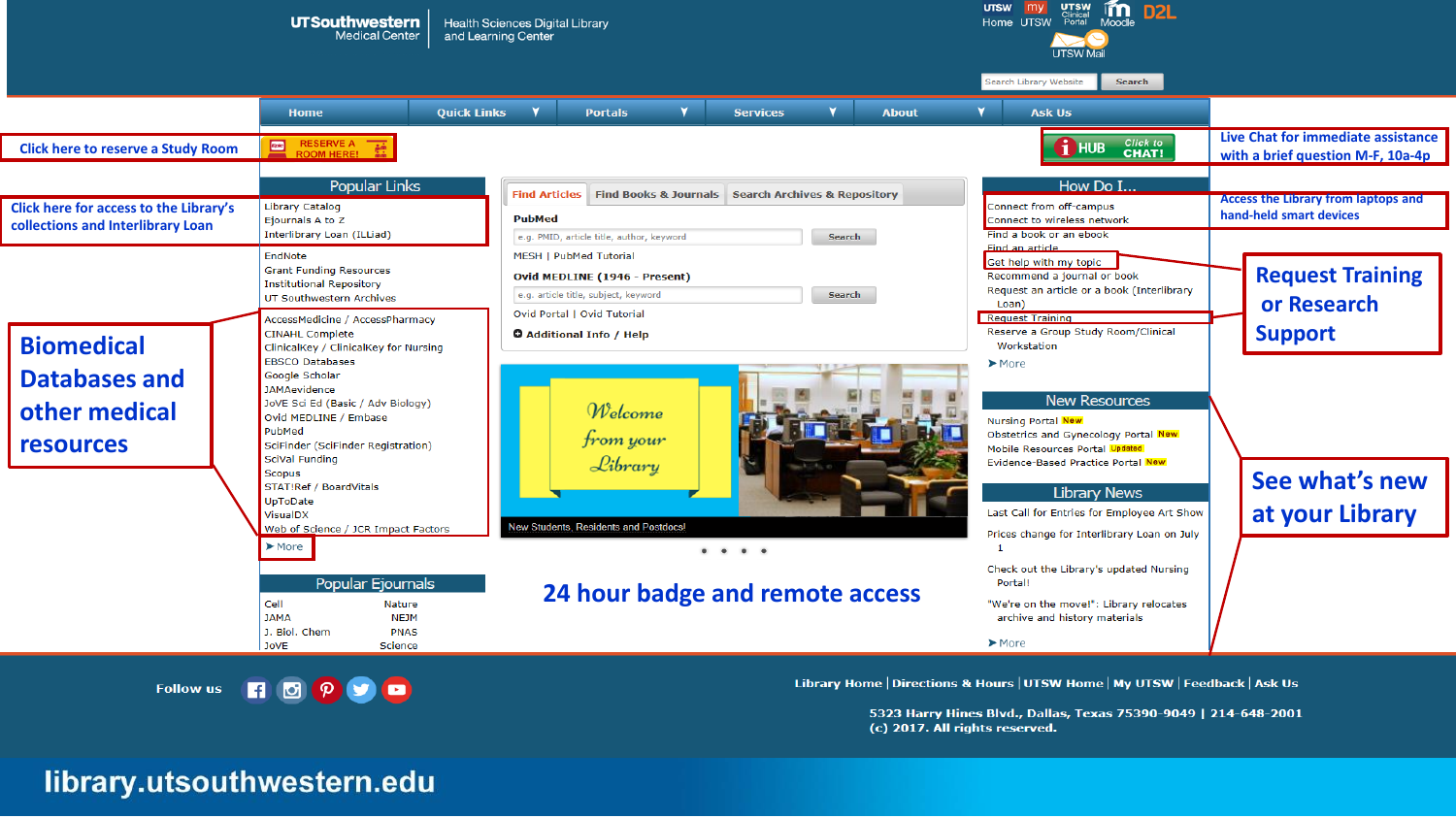## Library Services and Training Requests

## **UTSouthwestern Medical Center**

**Health Sciences Digital Library & Learning Center** 

- 3D Printer Orientation and Resources
- Designing Your Best Academic Poster
- EndNote: Organizing your citations
- Evidence Based Medicine/Practice: Searching for Relevant Literature
- Ovid
	- MEDLINE / Embase
- PubMed
- **Scopus**
- CINAHL
- WOS

[North Campus \(ND2.300\) & South Campus \(E2.200\)](http://library.utsouthwestern.edu/about/directions.cfm)

Library Locations:

- Systematic Review & Meta-Analysis
- Interlibrary Loan [ILLiad]
- Research/Topic Request
- UTSW Archives
- Institutional Repository
- Library Room Reservation
- Digital Studio Recording / 3D Printing Reservation